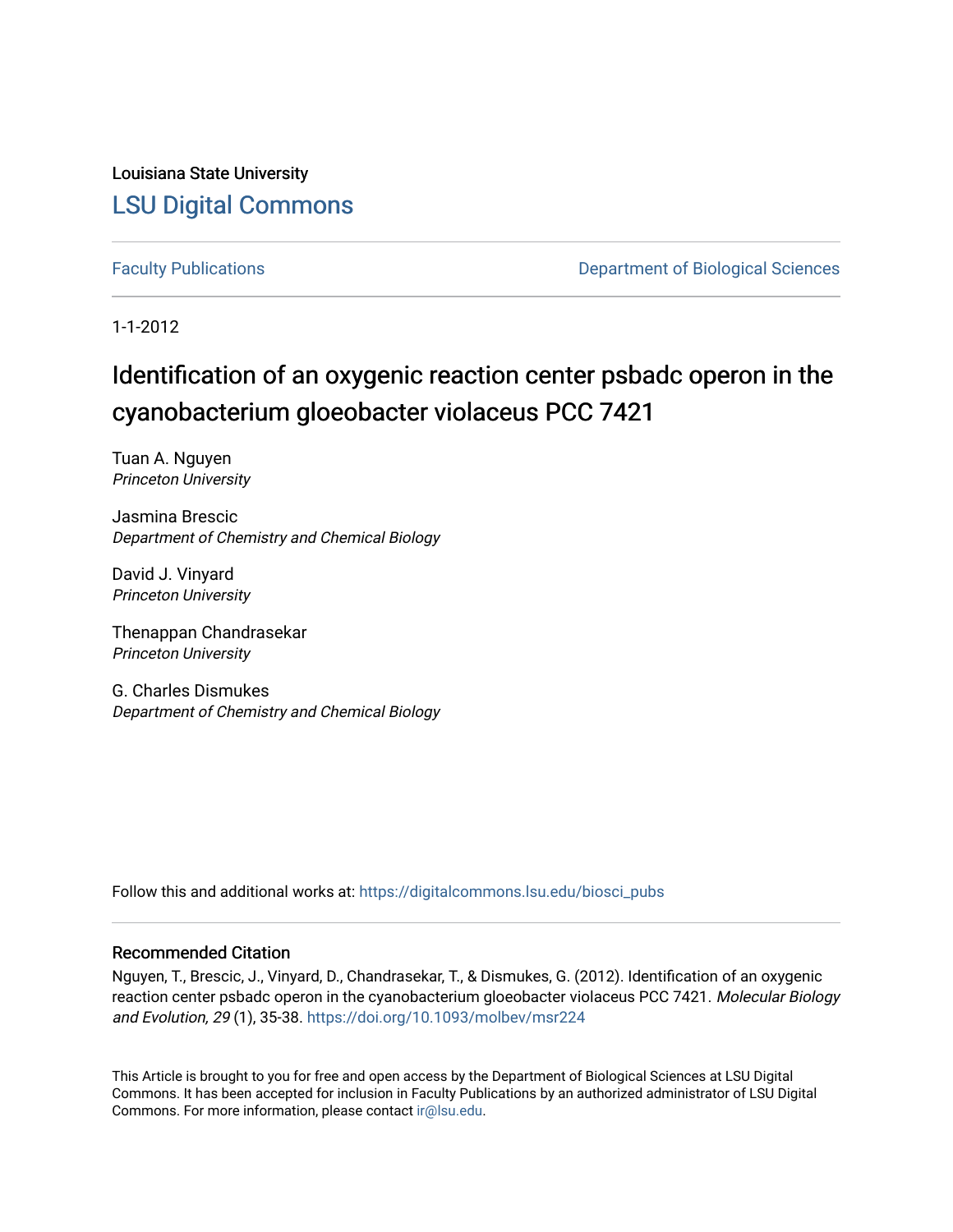# Identification of an Oxygenic Reaction Center psbADC Operon in the Cyanobacterium Gloeobacter violaceus PCC 7421

Tuan A. Nguyen,†<sup>,1</sup> Jasmina Brescic,<sup>2,3,4</sup> David J. Vinyard,<sup>1,2,4</sup> Thenappan Chandrasekar,‡<sup>,1</sup> and G. Charles Dismukes\*,2,3,4

<sup>1</sup>Department of Chemistry, Princeton University

 $^2$ Department of Chemistry and Chemical Biology, Rutgers, The State University of New Jersey

<sup>3</sup>School of Environmental and Biological Sciences, Rutgers, The State University of New Jersey

 $\mathrm{^4}$ Waksman Institute of Microbiology, Piscataway, Rutgers, The State University of New Jersey

Present address: Department of Molecular Biology, The Scripps Research Institute, La Jolla, CA.

-Present address: Department of Urology, University of California, Davis Medical Center.

\*Corresponding author: E-mail: dismukes@rci.rutgers.edu.

Associate editor: Charles Delwiche

#### Abstract

Gloeobacter violaceus, the earliest diverging oxyphotobacterium (cyanobacterium) on the 16S ribosomal RNA tree, has five copies of the photosystem II psbA gene encoding the D1 reaction center protein subunit. These copies are widely distributed throughout the 4.6 Mbp genome with only one copy colocalizing with other PSII subunits, in marked contrast to all other psbA genes in all publicly available sequenced genomes. A clustering of two other psb genes around psbA3 (glr2322) is unique to Gloeobacter. We provide experimental proof for the transcription of a psbA3DC operon, encoding three of the five reaction center core subunits (D1, D2, and CP43). This is the first example of a transcribed gene cluster containing the D1/D2 or D1/D2/CP43 subunits of PSII in an oxygenic phototroph (prokaryotic or eukaryotic). Implications for the evolution of oxygenic photosynthesis are discussed.

Key words: Gloeobacter violaceus, photosystem II, type 2 reaction center.

Gloeobacter violaceus PCC 7421 is a rod-shaped unicellular cyanobacterium that, unlike all other known cyanobacteria, lacks thylakoid membranes [\(Rippka et al. 1974\)](#page-4-0), which forces its photosynthetic machinery to operate within the cytoplasmic membrane and limits its metabolism and growth rate [\(Guglielmi et al. 1981\)](#page-4-0). This unusual characteristic may be indicative of an early divergence in the photoautotrophs, supported by phylogenetic analysis of 16S ribosomal RNA (rRNA), placing Gloeobacter at the earliest branch of the cyanobacterial tree ([Nelissen et al. 1995](#page-4-0)).

Cyanobacteria have one to five copies of psbA encoding the D1 protein of photosystem II (PSII) that are differentially expressed based on environmental conditions and have previously been described to require regulation of each psbA copy independent of other PSII genes (i.e., no known operon) [\(Mulo et al. 2009\)](#page-4-0). Here, we compare the distribution of PSII genes of publically available prokaryote genomes to the synteny of reaction center genes of type 2 anoxygenic phototrophs, the postulated evolutionary precursors to oxygenic PSII. We provide evidence that a copy of psbA in Gloeobacter is cotranscribed with *psbD* and *psbC* in a single operon.

Our analysis using all available cyanobacterial genomes except Gloeobacter's revealed that psbA genes are not cotranscribed with any other PSII-related gene. Of the 36 complete and partially assembled cyanobacterial genomes analyzed, no psbA gene is within 10 kbp of any other PSII gene, with the exception of another psbA gene [\(Supplementary Material](http://www.mbe.oxfordjournals.org/lookup/suppl/doi:10.1093/molbev/msr224/-/DC1) online). psbD and psbC, on the other hand, are known to be organized in an operon ([Hol](#page-4-0)[schuh et al. 1984;](#page-4-0) [Bookjans et al. 1986;](#page-4-0) [Golden and Steams](#page-4-0) [1988\)](#page-4-0). Gloeobacter has five copies of psbA, one of which (glr2322, referred to in this work as psbA3) is physically located immediately upstream of the conserved psbDC operon [\(Nakamura et al. 2003\)](#page-4-0) (fig. 1). Using the Neural Network Promoter Prediction algorithm [\(Reese 2001\)](#page-4-0) and GeneMark Gene Prediction ([Besemer and Borodovsky](#page-4-0) [2005\)](#page-4-0), a strong ribosome-binding site was predicted for psbD in Gloeobacter (ACGGAG), but a promoter is not identifiable upstream of psbD. On the other hand, promoter elements were readily identifiable upstream of psbD in other cyanobacteria (e.g., promoter score of 0.95 and 0.94 for Synechocystis and Prochlorococcus, respectively). Therefore, we hypothesized that psbDC is cotranscribed with *psbA3* via a strong promoter identified upstream of psbA3 (promoter score of 0.96). The intergenic distance between psbA and psbD is 131 bp (fig. 2), which is within the window allowed for an operon in cyanobacterial genomes such as Synechocystis PCC 6803 [\(Moreno-Hagelsieb and](#page-4-0) [Collado-Vides 2002\)](#page-4-0).

[Sicora et al. \(2008\)](#page-4-0) analyzed psbA expression in Gloeobacter under normal and stress conditions and found that psbA3 (glr2322) makes up more than 50% of the total psbA

<sup>©</sup> The Author 2011. Published by Oxford University Press on behalf of the Society for Molecular Biology and Evolution. All rights reserved. For permissions, please e-mail: journals.permissions@oup.com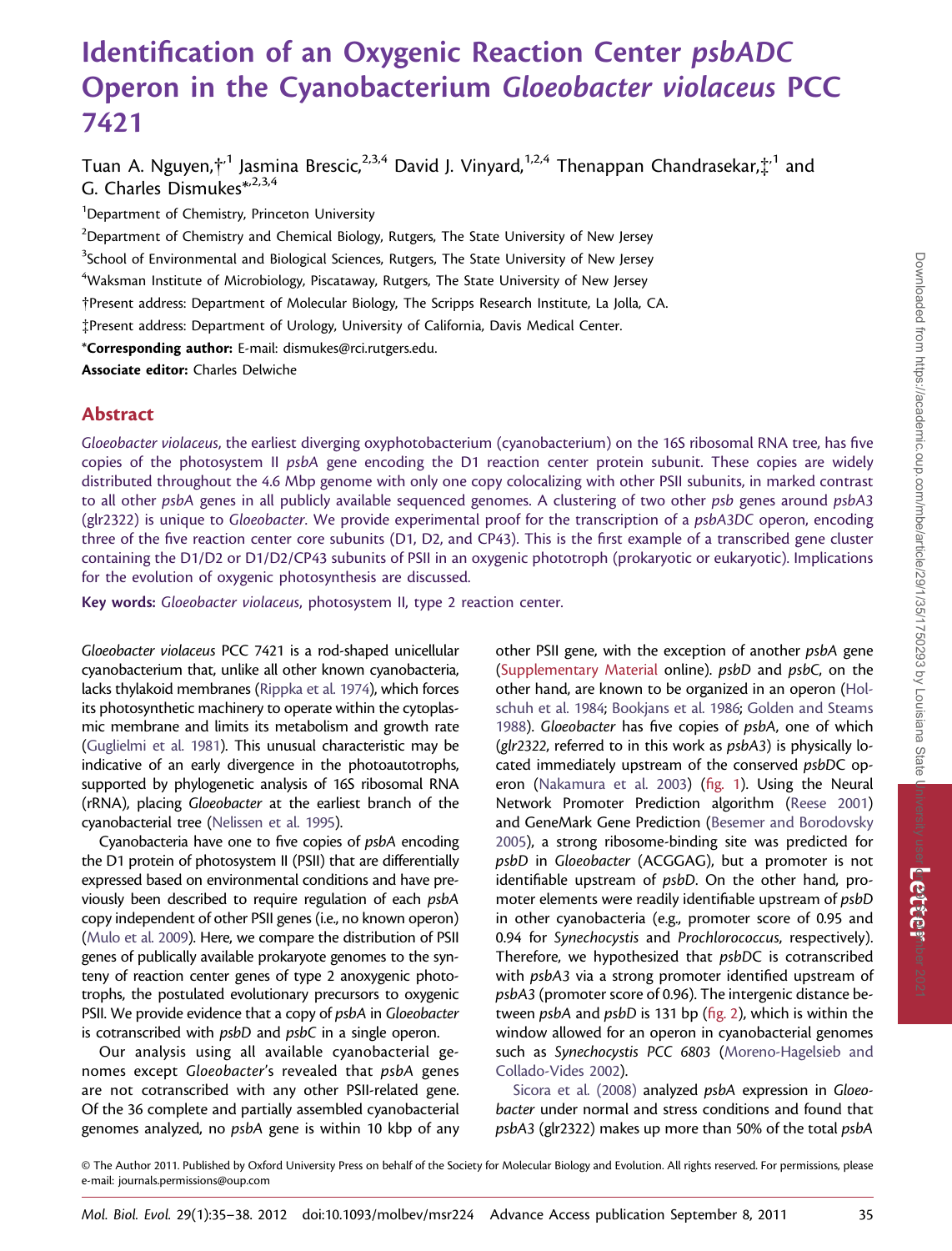

FIG. 1. Genomic map of PSII-related genes in Gloeobacter violaceus.

transcript pool in control, UVB, and high light conditions. This work has shown that the psbA gene in question here is transcribed and is also the most transcribed psbA gene under control and stress conditions.

Reverse transcriptase–polymerase chain reaction (RT-PCR) was employed to experimentally confirm whether the psbA3DC genomic region forms an operon as predicted via sequence analysis. Gloeobacter-culturing conditions and RT-PCR methods are detailed in [Supplementary Material](http://www.mbe.oxfordjournals.org/lookup/suppl/doi:10.1093/molbev/msr224/-/DC1) online. The RT-PCR results in figure 2B confirm the existence of a polycistronic mRNA transcript covering psbA3, psbD, and psbC. The long RT-PCR products (fig. 2, lane 7) confirm that the polycistronic mRNA spans all three psbA3, psbD, and psbC genes. These results validate the statistical prediction of a unique psbA3DC operon in Gloeobacter. To our knowledge, this is the only example of the cotranscription of psbA and psbD, encoding D1 and D2 reaction center core subunits.

We note that *psbA* and *psbD* are frequently found in bacteriophages that infect marine cyanobacteria. In these phage genomes, psbA and psbD genes are in close proximity and in the same direction due to the small phage genome size [\(Mann et al. 2003;](#page-4-0) [Millard et al. 2004](#page-4-0)). However, the strong homology between *psbA* copies in *Gloeobacter* ( $>83%$ ) and the lack of a second psbDC operon decreases the likelihood that the psbADC operon is an artifact of a phage infection.

The origin and evolution of the oxygenic type II reaction centers are still areas of scientific debate. Theories have been proposed based on a variety of criteria from the chemistry of the water oxidation reaction [\(Blankenship and Hartman](#page-4-0) [1998;](#page-4-0) [Dismukes et al. 2001](#page-4-0)) to the sequence and structure of the PSII subunits ([Mulkidjanian and Junge 1997;](#page-4-0) [Schubert](#page-4-0) [et al. 1998](#page-4-0)) and other more general criteria such as 16S rRNA [\(Olsen et al. 1994\)](#page-4-0). Based on sequence and cofactor similarity, it has been generally accepted that the four core chlorophyll-binding subunits of PSII (D1, D2, CP43, and CP47) are the result of acquisition and evolution of two RC1 antenna domains (N-terminal domain of psaA) and the L (pufL) and M (pufM) RC2 subunits ([Schubert et al. 1998;](#page-4-0) [Baymann et al.](#page-4-0) [2001;](#page-4-0) [Raymond and Blankenship 2004\)](#page-4-0). D1 is functionally equivalent to L (binding to the second quinone acceptor



psbD

 $\sum_{\mathbf{p}}$ 

psbA3

AT AB ADB 淸

FIG. 2. (A) The psbA3DC region in Gloeobacter. The locations and orientations of the primers used for polymerase chain reaction (PCR) and reverse transcriptase (RT)–PCR are indicated. The primer range is indicated with lane number in figure 2B. (B) RT-PCR products provide four independent confirmations that the polycistronic mRNA covers psbA3, the region between psbA3 and psbD, psbD, and psbC. The first two unnumbered lanes are negative controls of the RT-PCR reactions.

 $Q_B$ ), and D2 is functionally equivalent to M (binding to the primary quinone acceptor  $Q_A$ ) ([Lockhart et al. 1996](#page-4-0)), whereas CP43 and CP47 are functionally equivalent to the N-terminal domain of homodimeric RC1 psaA (antenna-binding proteins with identical *a*-helix number and arrangement) ([Schubert et al. 1998](#page-4-0); [Baymann et al. 2001\)](#page-4-0).

We argue that if D1 and D2 were evolved from L and M, they should also retain a genomic arrangement similar to that of the L and M subunits in which the corresponding genes (pufL and pufM) are organized in an operon (fig. 3). This pufLM operon is a conserved feature of the purple and green nonsulfur bacteria ([Blankenship and Hartman 1998](#page-4-0); [Sauer and Yachandra 2002](#page-4-0)). In other words, psbA and psbD may also have been arranged in an operon in the ancestral

psbC

 $\overline{C}$  $\sum_{i=1}^{n}$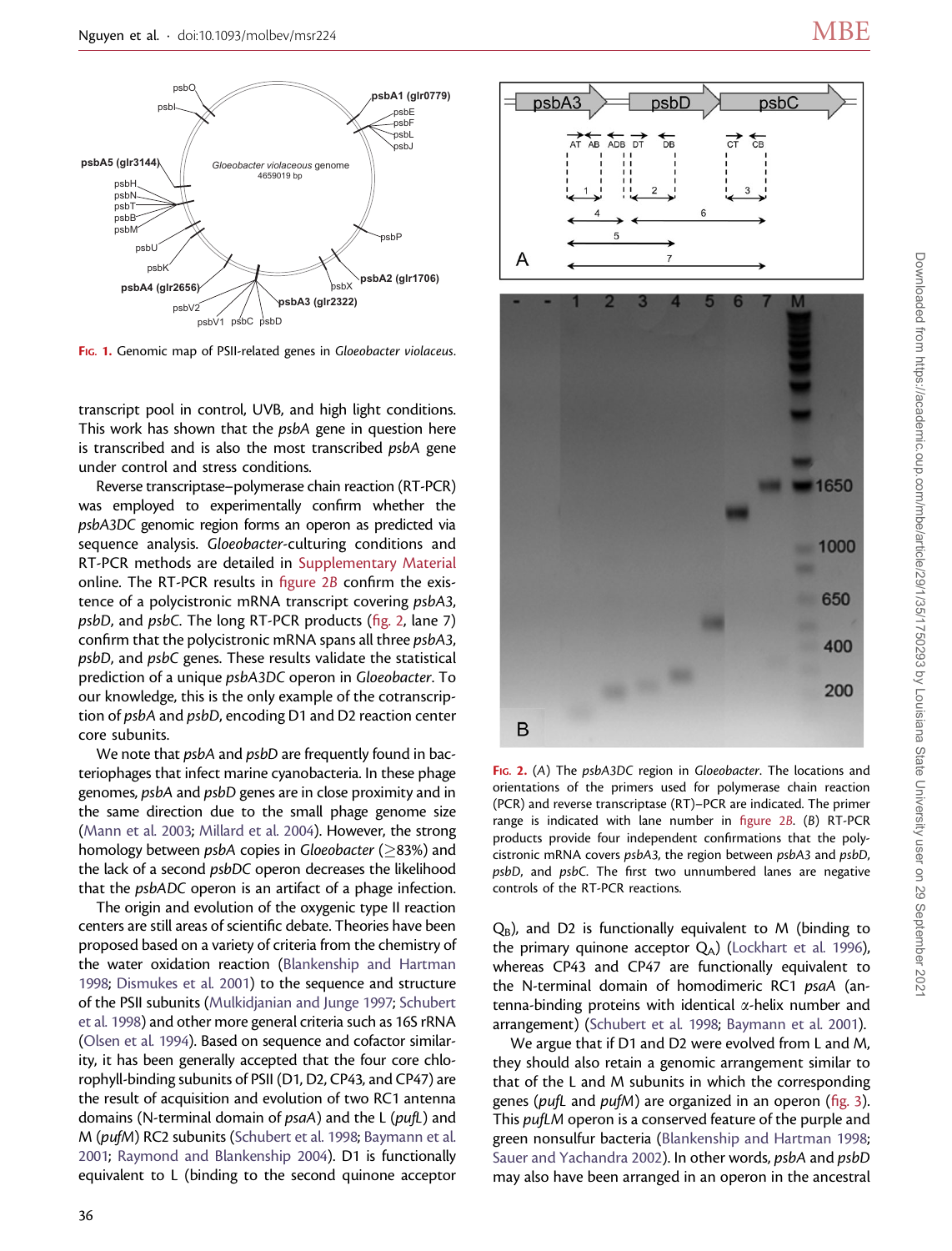

FIG. 3. A proposed model for the evolutionary significance of the psbADC operon. In Step 1, D1 and D2 are evolved from the L and M subunits of the RC2 of anoxygenic purple bacteria and the chlorophyll-binding protein, CP, originated from the N-terminal domain of psaA. Phototrophs harboring such a PSII precursor may have been capable of photochemical oxidation of ferrous or manganous minerals (e.g.,  $Fe^{2+}$ / Fe<sup>3+</sup> (E<sub>pH 7</sub> = 0.2 V) or Mn<sup>2+</sup>(HCO<sub>3</sub><sup>-</sup>)/Mn<sup>3+</sup>(CO<sub>3</sub><sup>2-</sup>) (E<sub>pH 7</sub> = -0.55 V)). In Step 2, psbD and psbC became joined in an operon—an arrangement maintained in modern oxygenic phototrophs. Also in this step, the formation of a catalytic site on D1 but not D2 led to the asymmetrical development of the two CP proteins resulting in CP43 and CP47. This protein environment enabled the formation of the  $Mn_4$ CaO<sub>5</sub> cluster and water oxidation. In Step 3, the need for faster turnover of D1 protein due to water oxidation damage resulted in the dissociation of the psbADC operon into psbA and psbDC.

precursor. Furthermore, if CP43 and CP47 are both evolved from the N-terminal domain of the homodimeric RC1 psaA, a common ancestor existed that we refer to herein as ''CP precursor.''

These arguments are the basis for an evolutionary hypothesis presented in figure 3 in which we propose that the PSII precursor was a four-subunit complex (D1, D2, and two identical ''CP precursor'' proteins). These four subunits were encoded by a psbAD operon and ''psbC'' (encoding ''CP precursor'') whose reaction center stoichiometry was twice that of D1 and D2. This PSII precursor may have been capable of photochemical oxidation of ferrous and manganous minerals in the Archean era but not water oxidation based on redox potential arguments. Although a PSII precursor would have had two identical CP subunits, the creation of a wateroxidizing site on D1 but not on D2 would have initiated a pressure for the differentiation of the two copies of CP, eventually becoming the CP43 and CP47 subunits found in contemporary PSII. This differentiation likely followed a gene duplication event that spatially separated the two genes in the genome. Given that D2 and CP43 would now be needed in equal quantities, psbC became coexpressed with psbD (and psbA in this case). psbB would have been individually regulated in another region of the genome.

Water oxidation chemistry causes unavoidable production of radicals that damage the surrounding D1 protein causing it to be removed and replaced much faster than all other subunits of PSII [\(Mulo et al. 2009\)](#page-4-0). Consequently, this damage may have led to the need for faster gene turnover, which provides a selection pressure for the breakup of the psbADC operon. Contemporary Gloeobacter maintains the psbADC operon structure but has four other copies of psbA in the genome to allow independent expression of psbA genes relative to other PSII-related genes ([Sicora](#page-4-0) [et al. 2008](#page-4-0)). All other cyanobacterial genomes sequenced to date have separated this operon ( $psbA + psbDC$ ) to more rapidly or efficiently repair the damaged psbA gene product.

In conclusion, the identification of a psbADC operon in Gloeobacter, not observed before in other oxygenic phototrophs, may have important implications in the evolution of oxygenic photosynthesis. Although the hypothesis presented here is supported by the present data, further studies are needed to confirm this model. Nevertheless, the presence of a psbADC operon in Gloeobacter is a unique characteristic among cyanobacteria.

## Acknowledgments

This work was supported by the Human Frontiers Science Program (RGP 29/2002) and the U.S. Department of Energy